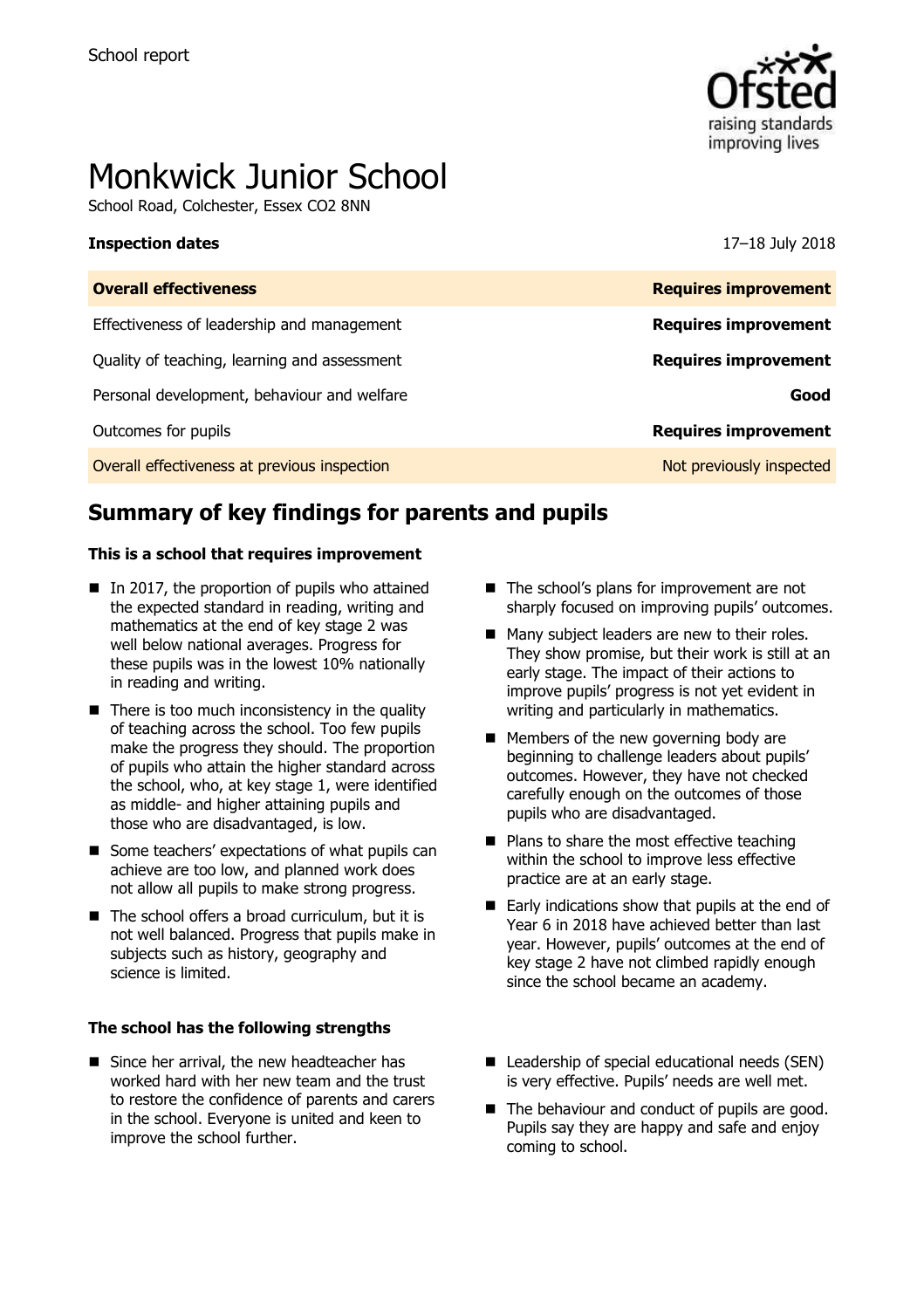

# **Full report**

### **What does the school need to do to improve further?**

- Improve the quality of teaching and learning so that it is consistently good, by ensuring that:
	- teachers have the highest expectations of all pupils, including those who are middle- and higher attaining pupils and those who are disadvantaged
	- teachers plan learning that takes into account pupils' individual starting points
	- pupils are routinely offered appropriate challenge so that they make as much progress as they can, particularly those who are most able
	- the proportion of pupils who achieve as well as they can in mathematics rapidly increases throughout the school
	- teachers regularly plan opportunities for pupils to practise their basic English and mathematical skills in subjects such as history, geography and science
	- teachers plan work that builds on pupils' prior knowledge and that covers the whole of the national curriculum.
- Improve the quality of leadership and management by ensuring that:
	- the school's plans for improvement focus sharply on pupils' outcomes, with clear, measurable targets for improvement
	- the role of subject leaders is consistently effective, so that they have a greater impact on the progress and attainment of pupils in the subjects they lead
	- leaders keep a close eye on the balance of the curriculum offered to pupils across the school
	- leaders effectively use the pockets of good practice that exist within the school and the trust to develop teachers' skills and improve pupils' achievement
	- governors rigorously hold leaders to account for the use of additional funding to support the progress of pupils who are disadvantaged.

An external review of the school's use of the pupil premium should be undertaken to assess how this aspect of leadership and management may be improved.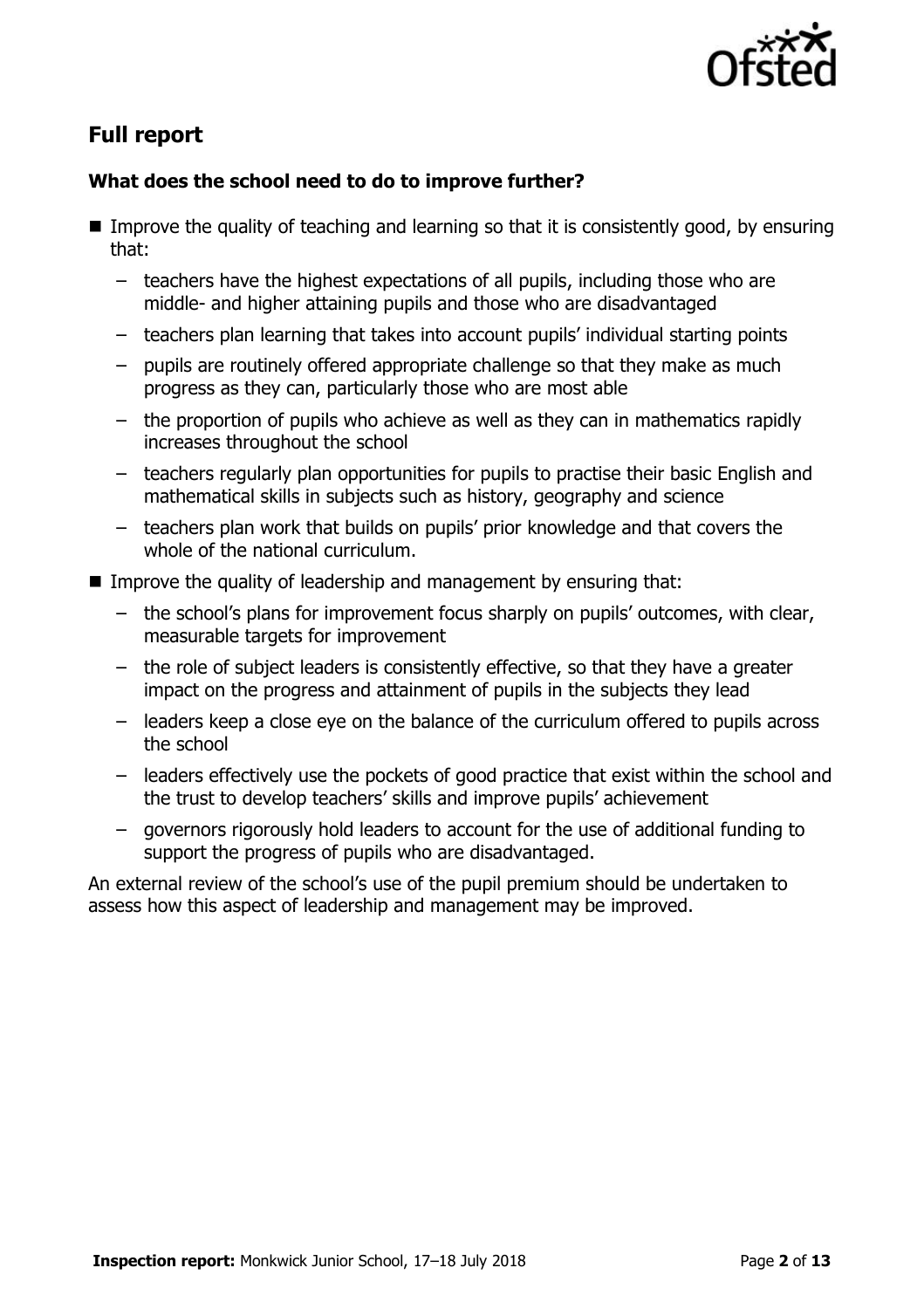

## **Inspection judgements**

### **Effectiveness of leadership and management Requires improvement**

- Since the school became an academy with this trust in September 2016, there has been a complete change in the leadership of the school. Over half of the staff have also changed. A new leadership team, which includes a substantive headteacher and deputy headteacher, took up position in September 2017. Although much has been done to improve the school in the last year, there has not been enough time for leaders to see the impact of their actions on pupils' outcomes.
- The school development plan covers most of the school's priorities for improvement, although not all. It also lacks detailed, clear, measurable targets of how actions will have an impact on pupils' progress. This makes it more difficult for the new governing body and senior leaders to monitor the progress that the school is making towards achieving its goals. Although some improvements have clearly been made in such areas as behaviour and pupils' attitudes to learning, these successes are not well charted and, therefore, not celebrated as much as they could be.
- Leadership of English and SEN is strong. Leaders are beginning to make a valuable contribution to improving teaching since their appointment in 2017. For example, a more structured approach to reading has ensured that pupils' achievement is improving across the school. The two new leaders are effective role models for less-experienced members of staff, all of whom have subjects to lead. However, these other subject leaders do not have an accurate view of whether the decisions they make have had an impact on pupils' learning.
- The curriculum is not as well developed as it should be. Teachers plan learning in areas such as art, science, history and geography. For example, a range of artists has been studied and pupils try to use similar techniques as these artists in their own artwork. Similarly, in history and physical education (PE), the contrast between the modern and ancient Olympics was studied in Year 6. However, the depth and breadth of the learning are often limited. Pupils' prior knowledge, understanding and skills are not used well enough to ensure that they make strong progress. Arrangements to check the quality of teaching and learning in subjects such as geography, religious education (RE), history and science are not embedded.
- Pupils' spiritual, moral, social and cultural development is promoted well and is a strength of the school. Relationships between the staff and pupils are strong. Staff provide effective role models for pupils. Leaders are keen to ensure that pupils have a 'can-do' attitude to their learning. An innovative approach has been introduced to encourage pupils to tackle new skills and to experience what this feels like. For example, they have experienced knitting, learning sign language, using a compass, or learning to juggle. 'If you keep trying, you can do anything,' said one pupil.
- Governors hold leaders to account for the use of additional funding for pupils who have SEN and/or disabilities. Through the work of the governor with specific responsibility for SEN, the governing body and trust are kept appraised of the progress pupils make and the provision they receive. The SEN governor meets with the leader of SEN, where examples such as pupils' 'brilliance books' are shared. Despite being in post for a short period of time, this leader knows the pupils well, ensures that the support they receive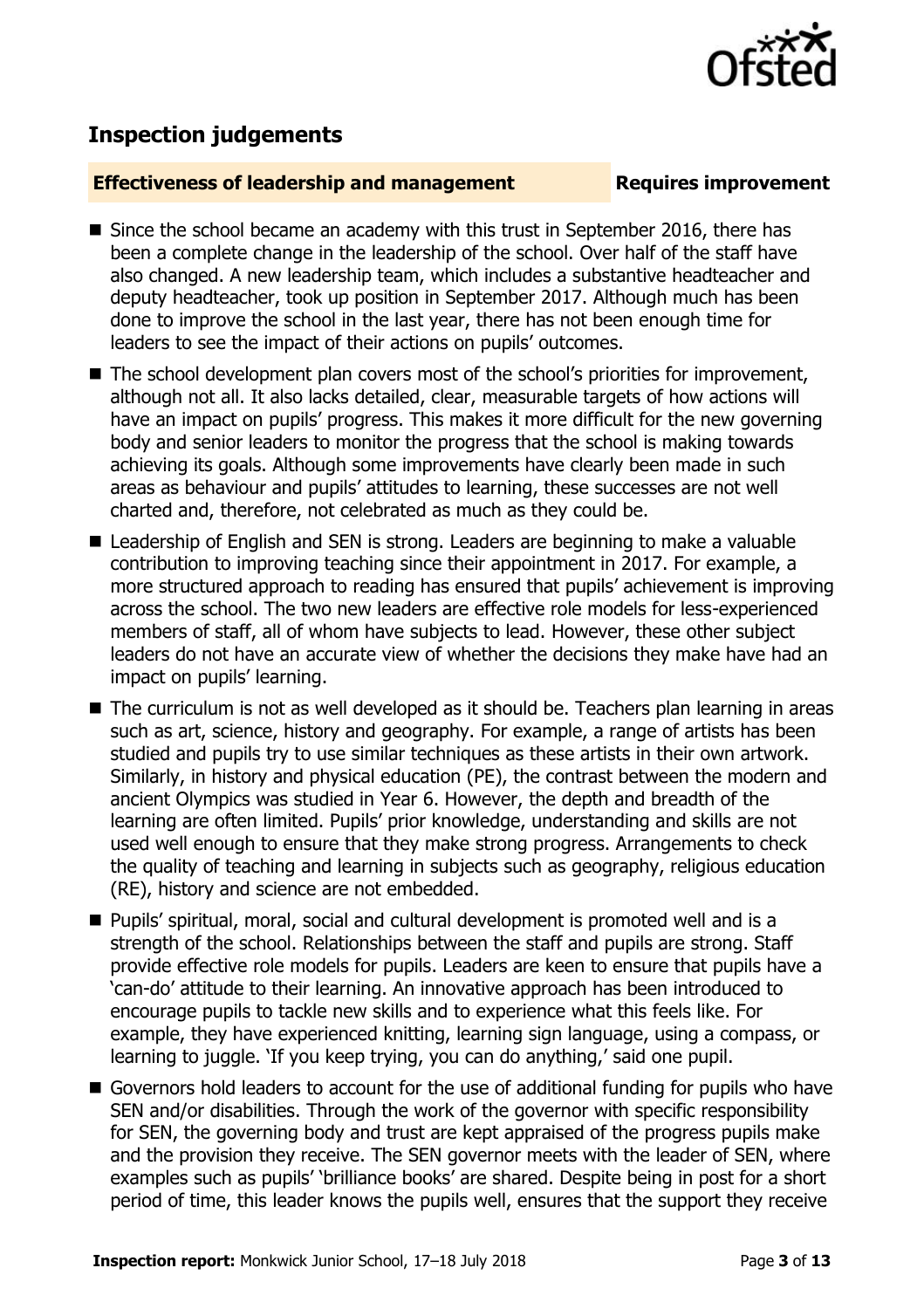

addresses their often complex needs, and checks carefully to see that they are making progress.

- Where teaching is most effective, pupils make good progress, including those who are most able. However, too few disadvantaged pupils across the school make the progress of which they are capable. The governing body has not monitored and challenged leaders sufficiently about the impact that additional funding has on all disadvantaged pupils.
- Innovative use has been made of the PE and sport premium funding. The sports coach has improved teachers' confidence in the delivery of the PE curriculum. This will continue in the autumn, when all teachers will have access to the primary teachers' award run by the Football Association. A new netball court is due to be marked out on the playground to extend the range of sports offered. Leaders report on increased outcomes for pupils who come to sports clubs. The focus for the coming year is on increasing the proportion of pupils who can swim 25 metres by the end of Year 6.
- $\blacksquare$  In the last two years, the school has been through a period of significant change and instability. The current headteacher was appointed in 2017 and has re-established the confidence of most parents and the community. Parents are overwhelmingly supportive of leaders and the school. Those who responded to Parent View, Ofsted's online survey, said that they would recommend the school to others. As one parent commented, 'The new management team has brought in a lot of positive changes which I find benefit the parents as well as the pupils.'
- Since the trust became involved with the school in September 2016, members of the trust have worked very closely with the community, other schools and other local multiacademy trusts. As a result, there has been a complete overhaul of policies and practice, particularly in behaviour, governance and the quality of teaching. In this relatively short period of time, trust members have not shied away from making some difficult decisions. Support has been garnered from a variety of people and places. Leaders are now in a stronger position to address the school's existing and emerging priorities, some of which have already been identified.

### **Governance of the school**

- There have been significant, positive changes to the composition of the governing body since September 2016. Many governors are new to their roles and are being well supported by the trust.
- The considerable challenges that the new school has faced since September 2016 have been tackled effectively by the trust. It has successfully recruited a completely new leadership team and filled many staff vacancies. It has also made effective links with other local schools and trusts to ensure that there are lasting relationships, with growing professional development opportunities.
- Governors have worked closely with the headteacher, overseeing the considerable work that has been undertaken since she took up her position in the school. They know that the school is on a journey from a very low starting point and have the highest aspirations for the pupils in the school and community.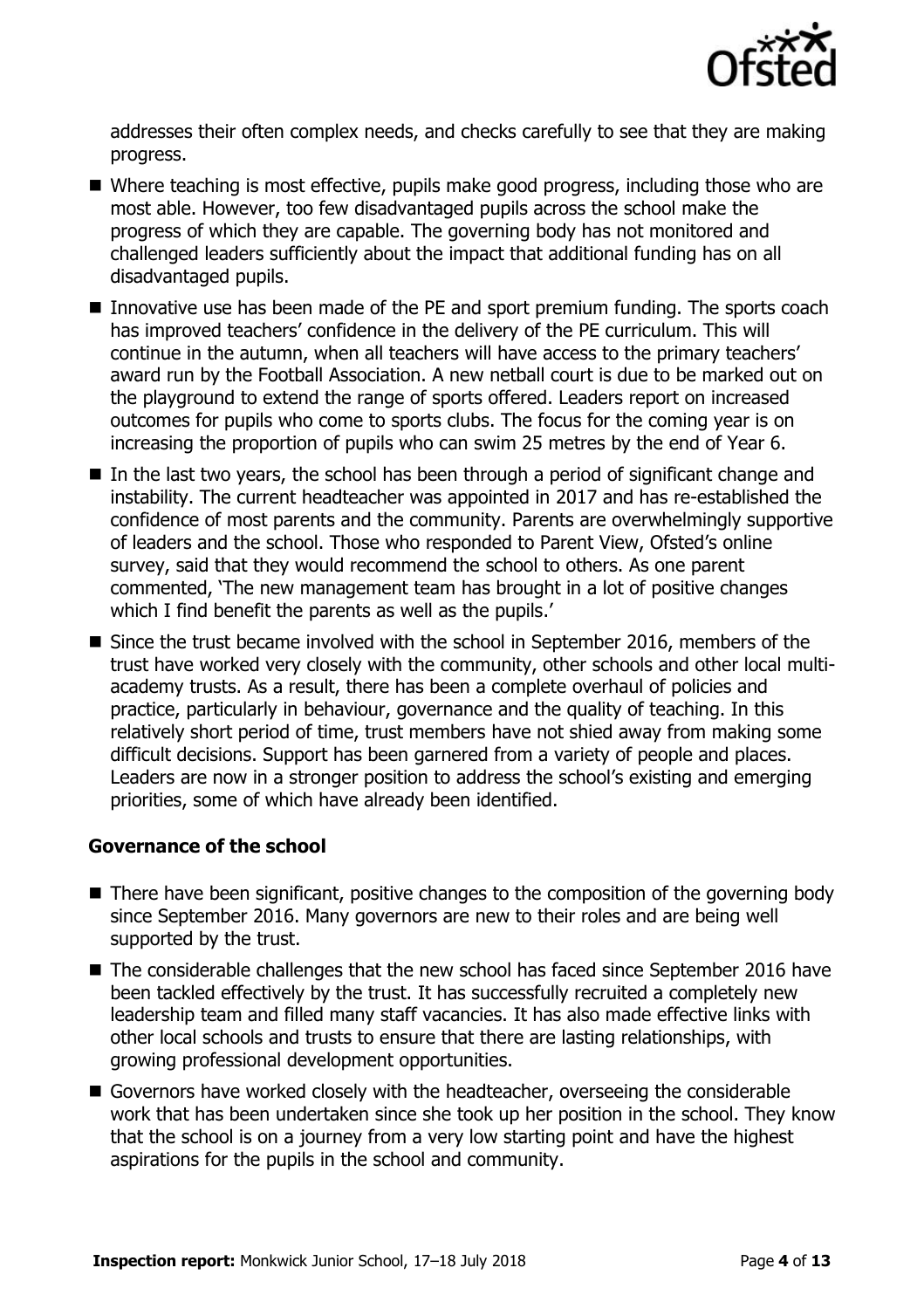

 Governors are developing their ability to challenge school leaders in relation to pupils' attainment and progress. They ask leaders pertinent questions based on the information the headteacher provides them with. Checking on the use of additional funding to support improvement in outcomes for disadvantaged pupils is not as rigorous as it needs to be.

### **Safeguarding**

- The arrangements for safeguarding are effective.
- Staff are aware that safeguarding is everyone's responsibility and use the school's developing systems effectively. They are appropriately trained, including in the 'Prevent' duty, and understand the procedures to follow should they have a concern about a pupil's welfare.
- The school supports vulnerable families very well. The new pastoral team and leader of SEN work well with parents and families and ensure that appropriate support is identified. The vast majority of parents recognise the lengths that staff go to in order to ensure that pupils come to school regularly and feel successful in their learning.
- Child protection and safeguarding records are well maintained and comprehensively chart the actions that have been taken with external agencies.
- There are comprehensive procedures in place for the recruitment and selection of staff. Pupils' safety is assured, because no new member of staff can start working at the school until all appropriate checks have been completed.
- **Parents are confident that their children are safe and happy at school. They value the** significant contribution that the headteacher has made during the last year. As one parent said, 'Over the last year, I believe the school's new leadership team has worked hard to rebuild relationships with parents.' Another commented, 'We feel the school is a safe and nurturing environment and we are very happy with our son's progress as well as his increased confidence.'

### **Quality of teaching, learning and assessment Requires improvement**

- The quality of teaching is uneven across the school, between year groups and between classes within year groups. This has resulted in some pupils not making the progress of which they are capable, from their starting points, in most subjects. Consequently, the quality of teaching, learning and assessment requires improvement.
- In some classes, teachers interrupt the flow of pupils' work because they spend too long explaining what pupils need to do. As a result, pupils are not given sufficient time to think about their learning or to deepen their thinking. The quality of work is not as good as it could be. Consequently, too few pupils across the school achieve as well as they can in writing and particularly in mathematics. Where teaching is most effective, pupils are given opportunities to extend their learning. Teachers ask probing questions to encourage pupils to think hard about what they are learning and to discuss their learning with their classmates. Nevertheless, still too few pupils reach the higher standards in their work.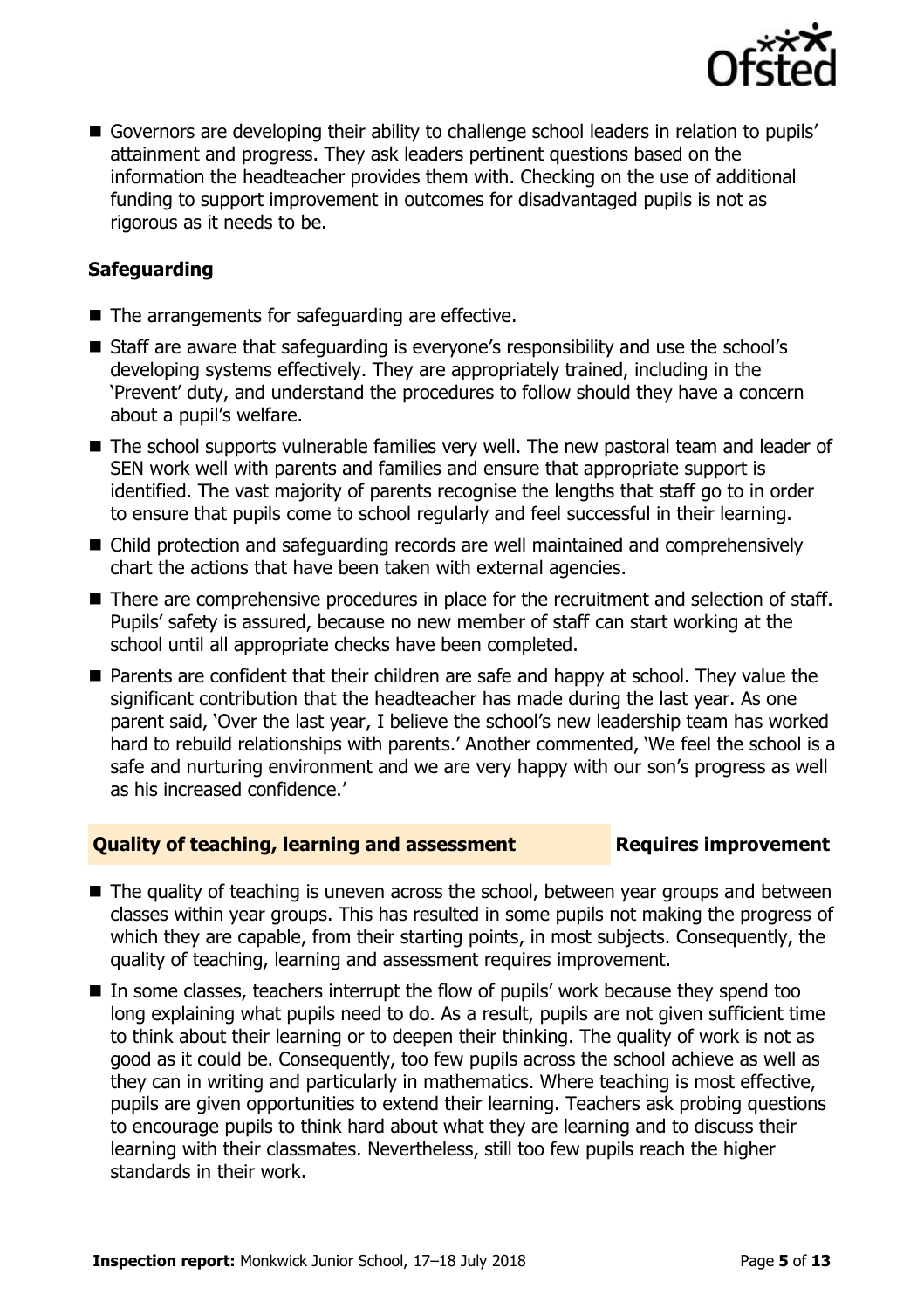

- Some teachers do not have high enough expectations of what pupils can achieve. Work that teachers plan does not meet the needs of the pupils. It is either too easy or too hard. As seen in books during the inspection, too often pupils of different abilities do the same work. As a result, progress is too weak and not consistently strong, particularly in mathematics.
- In the wider curriculum, some subjects are not taught in sufficient depth or regularly enough. Evidence seen in 'curriculum books' showed that work was minimal and was often the same regardless of pupils' abilities. Teachers do not provide a rich skills- and knowledge-based curriculum in subjects such as science, geography and history. Where individual teachers have a particular interest, subject knowledge is strong and teaching effective. However, pupils are not offered the same opportunities throughout the school within a curriculum that builds on their previous skills, knowledge and understanding. Leaders are aware that this is something that needs addressing quickly, and have already included it in their school development plan for the next academic year.
- Recent initiatives and the swift action taken by the leaders of English are improving the quality of teaching in reading across the school. The subject lead for English has introduced whole-class reading, using newly purchased, good-quality texts. It is evident in some reading lessons that pupils are interested readers who can talk animatedly about their favourite authors. As one pupil said, 'I love this author. It makes me want to read all of the books in this series.' Pupils write for a variety of purposes and without reticence. Some teachers, however, do not plan learning that enables pupils to practise their basic English skills in other subjects. Where teachers provide regular opportunities for pupils to write, their writing stamina is clearly improving. Writing is well developed, and pupils use the techniques of well-known authors in their writing. For example, in one class, pupils discussed personification with examples such as 'The famished waves devoured the ship' being typical of pupils' responses.
- Owing to historical poor teaching of mathematics, there are considerable gaps in pupils' learning and they are still trying to catch up. In some classes, too much work is planned that does not take into account pupils' starting points. As a result, some pupils find the work easy and make little progress. Others do not understand what they are supposed to do or how to do it and therefore make little if any progress, as seen during the inspection. Pupils are left confused, with some not able to read what they have been given. Despite there being a range of 'challenges' for pupils to select from, teachers do not keep a close enough eye on whether pupils' choices are appropriate or not. As a result, opportunities for pupils to deepen their reasoning skills, for example, are limited. Opportunities for pupils to develop their mathematical skills in subjects such as science, history and geography are also limited.
- Learning support assistants are well deployed. They work closely with class teachers and the leader of SEN to support pupils in their learning. During the inspection, many pupils were very effectively supported to enable them to make progress from their starting points. Staff focused pupils with sensitive questions or by reminding them what they already know and what they can do to help them to be successful in their learning. Pupils say that this is very helpful to them.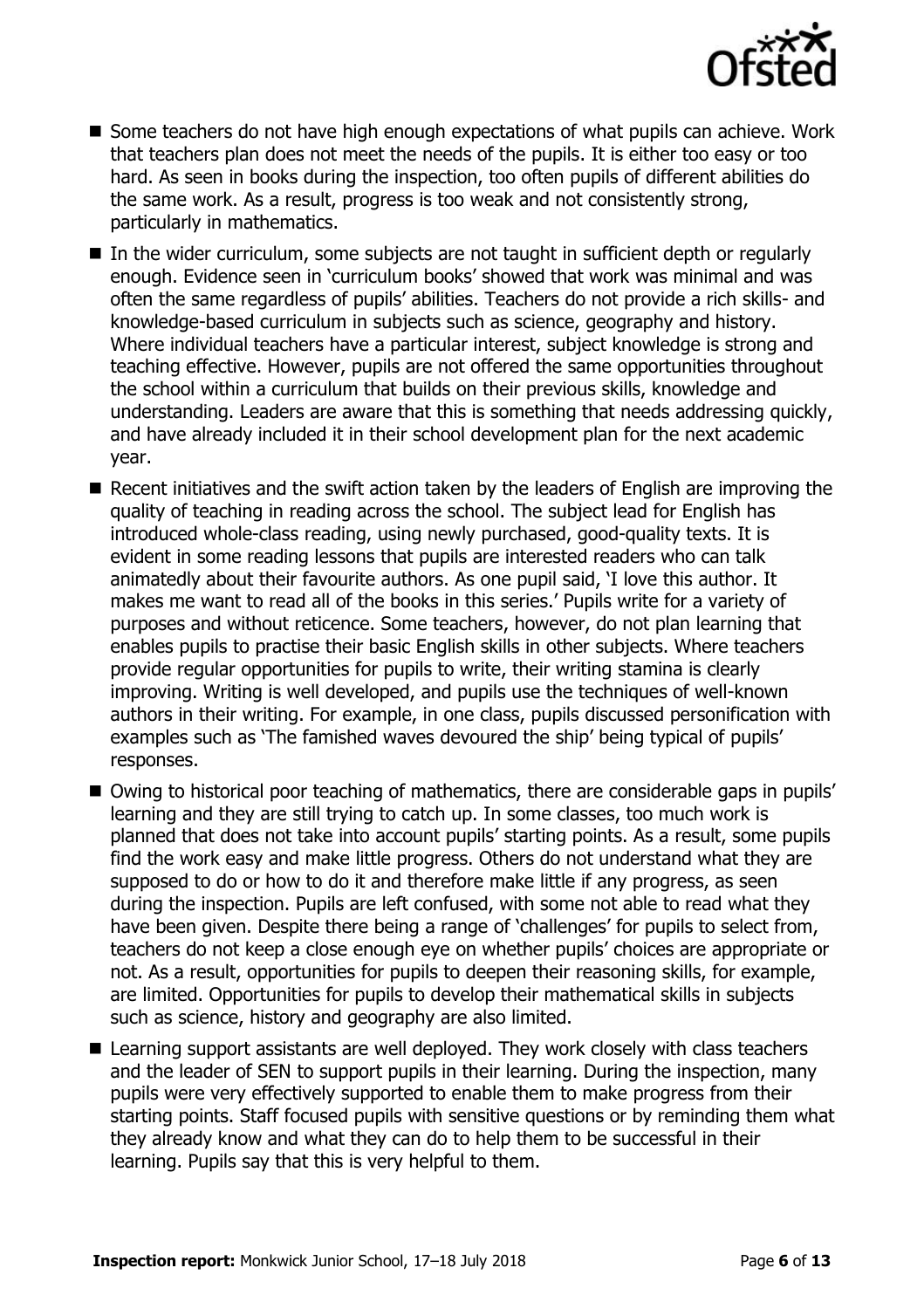

### **Personal development, behaviour and welfare Good**

### **Personal development and welfare**

- The school's work to promote pupils' personal development and welfare is good.
- **Pupils say they feel safe. Relationships between adults and pupils are very positive and** supportive. Pupils are confident to share any worries or concerns that they have with their headteacher, other members of staff, or a friend.
- **Pupils who spoke with the inspector said that theirs is an 'amazing, friendly and happy** school'. They are keen to learn and know that they learn from making mistakes.
- **Pupils have a good awareness that 'when someone picks on you over and over again',** it is bullying behaviour. They know the various forms that bullying can take. Pupils say that there is sometimes a little bit of bullying at the school but that adults largely deal with incidents quickly.
- **Pupils have a secure understanding of how to stay safe when using the computer.** They know that they should not tell anyone their passwords. They also know not to give out personal information and never to accept invitations from people they do not know.
- **Pupils enjoy being given responsibilities, for example as members of the school council.** They understand the importance of being in a position where they are able to make decisions about the school. For example, they reported back to leaders that more play equipment was needed in the playground to ensure that pupils were active.

### **Behaviour**

- The behaviour of pupils is good.
- **Pupils conduct themselves well around school. They are polite, well mannered and** respectful of each other and adults.
- **Pupils understand well the colour-related school behaviour system. They want to be** seen to be doing the right thing. Pupils quote the school's phrase, 'Let's be keen to stay on green and be together as part of a team.'
- **Pupils have positive attitudes to learning and behave well in lessons, despite some** times when learning is not well matched to their needs. They show 'resilience and keep trying', which is one of the school's aims.
- **Pupils conduct themselves well during break- and lunchtimes, playing with others,** taking turns on play equipment or just chatting over their lunch. The variety of play equipment and the extensive field allow pupils to develop skills and to play team games amicably together.
- Some pupils have not attended school as regularly as they should. Persistent absence of a small group of pupils has been above the national average for the last two years. Leaders work closely with families to ensure that they understand the impact that irregular attendance can have on their children's learning and progress. As a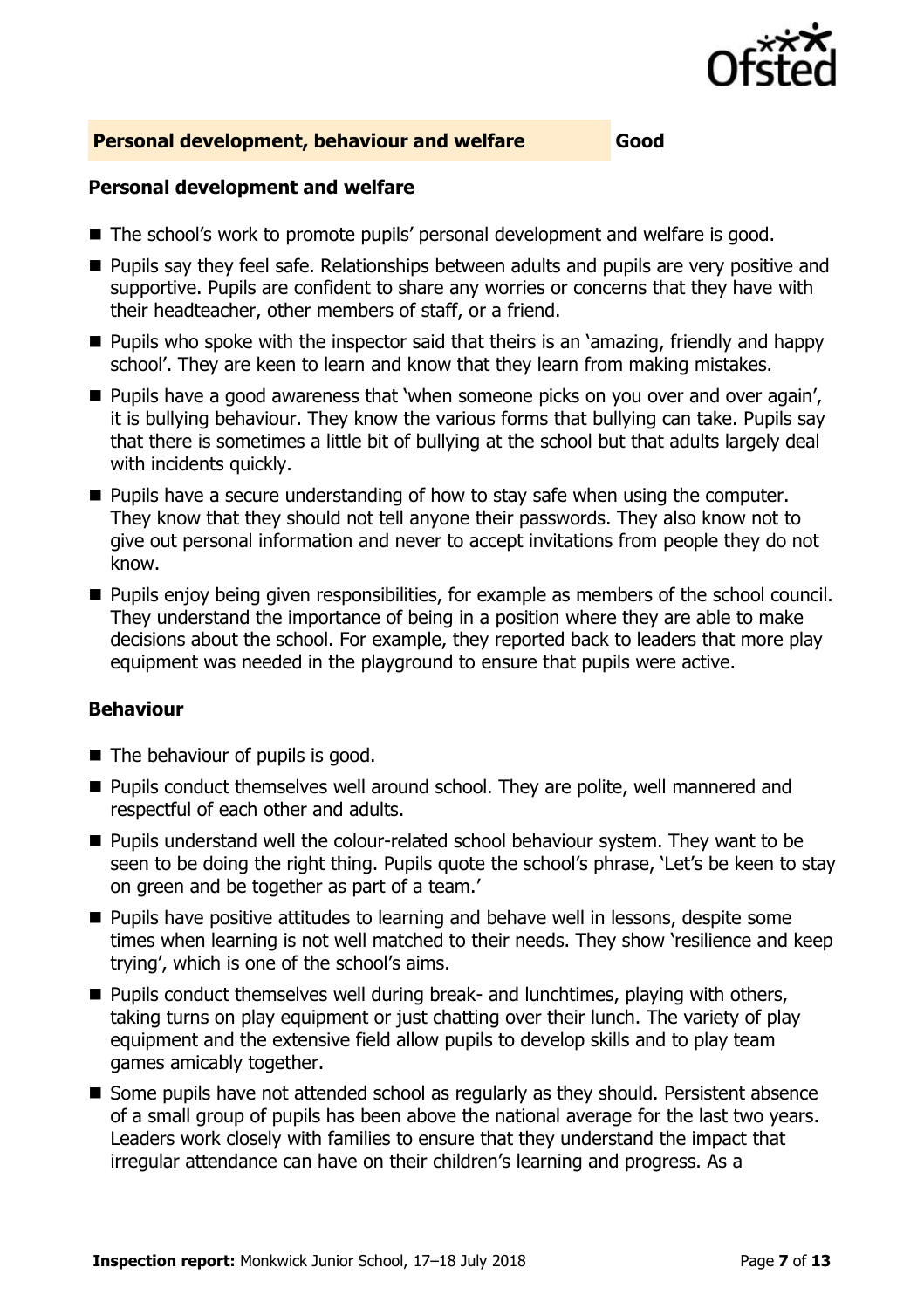

consequence, there has been a marked improvement in this area for some of the school's most vulnerable pupils.

### **Outcomes for pupils Requires improvement**

- The published results at the end of key stage 2 in 2017 showed that the proportion of pupils who attained the expected standard in reading, writing and mathematics was well below the national average at only 34%. Progress in reading and writing was significantly below average and in the lowest 10% of schools nationally, while in mathematics, progress was below average. The progress of middle-attaining pupils and those who are disadvantaged was particularly poor.
- $\blacksquare$  In 2017, the proportion of pupils achieving the higher standard in reading, writing or mathematics, was below the national average. Some previously identified highattaining pupils at key stage 1 did not make the progress that was expected of them. This included pupils who are disadvantaged.
- Early indications of results at the end of Year 6 in 2018 are better. This includes the proportion of pupils who achieved the higher standards in reading and writing. However, mathematics lags behind.
- The school's own assessment information, work in pupils' books and learning seen during the inspection confirm that current pupils across the school do not make consistently strong progress in writing and particularly in mathematics. In a minority of year groups, teachers ensure that learning matches the needs of pupils and challenges them to think hard about their work. As a result, pupils' progress in these classes is stronger.
- The emphasis that leaders put on improving reading outcomes during the last year has paid off. Progress of pupils in reading, including those who are disadvantaged or most able, is strong. Pupils say they enjoy reading. As one pupil commented, 'You can get carried away using your imagination.' Another pupil who said he enjoyed reading Tom Gates' books commented, 'His books always make me laugh. I never get bored of them.'
- $\blacksquare$  The progress of the majority of pupils who have SEN and/or disabilities is strong. The SEN leader works closely with teachers to ensure that learning support assistants help pupils to be successful in their work. The school's own information evidences progress that pupils have made against their individual targets and also in national curriculum subjects. Although writing progress is weaker, some individual pupils have made great strides in their attitude to learning and their willingness to try hard.
- Disadvantaged pupils at the end of key stage 2 in 2017 did not achieve as well as all other pupils nationally. The school's own assessment information shows that outcomes of disadvantaged pupils across the school show some pockets of improvement. Their achievement is similar to that of their classmates, taking into consideration their various starting points. However, many disadvantaged pupils do not make as much progress as they might, especially those who are most able.
- **Pupils do not achieve as well as they should in subjects such as history, religious** education, science and geography. Teachers do not plan regular opportunities for pupils to practise their basic English and mathematical skills in these subjects. Work in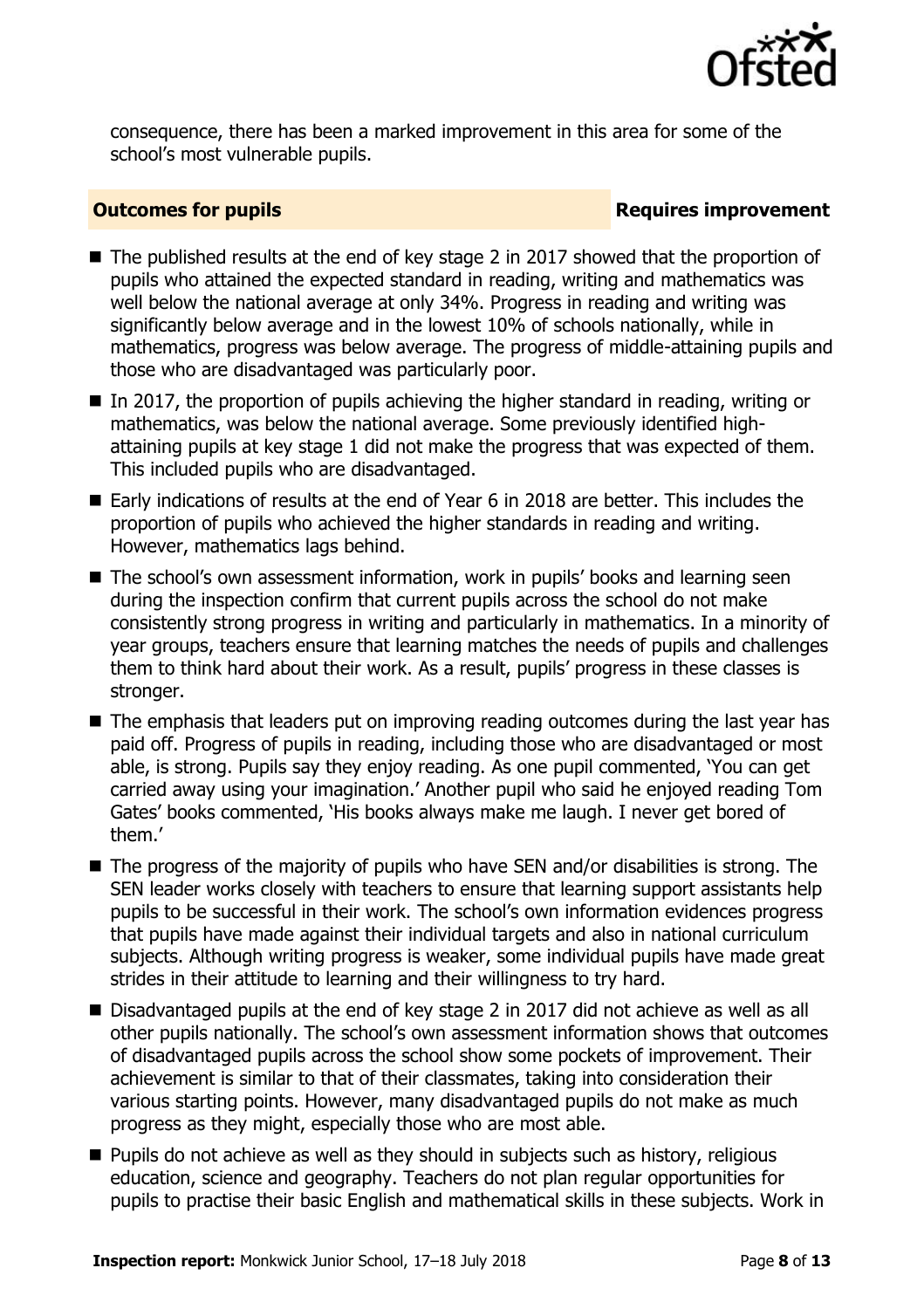

pupils' 'curriculum books' is limited and often of poor quality. This is an important area of the school's works that requires considerable improvement.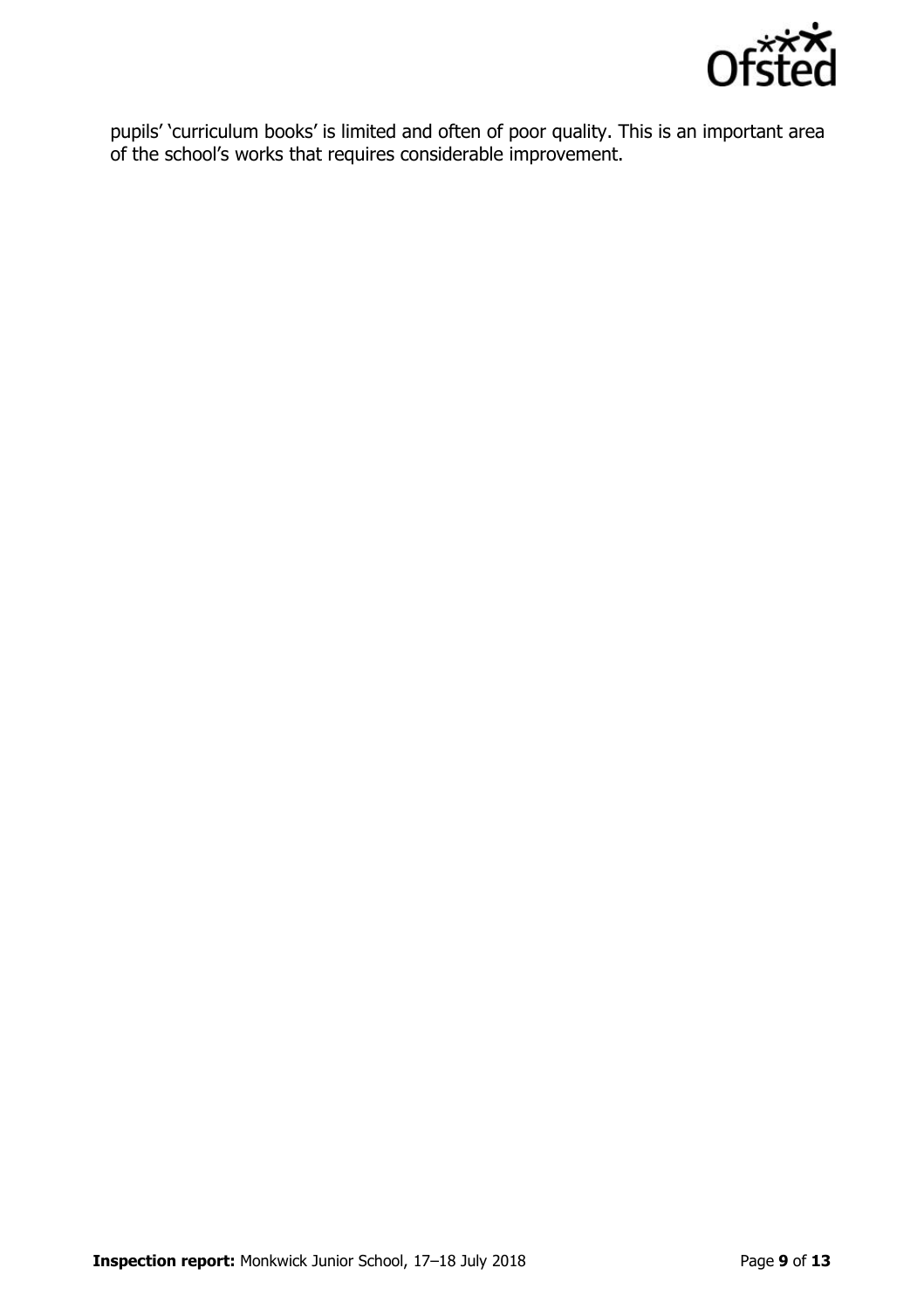

# **School details**

| Unique reference number | 145020       |
|-------------------------|--------------|
| Local authority         | <b>Essex</b> |
| Inspection number       | 10046654     |

This inspection of the school was carried out under section 5 of the Education Act 2005.

| Type of school                      | <b>Junior</b>                   |
|-------------------------------------|---------------------------------|
| School category                     | Academy sponsor-led             |
| Age range of pupils                 | 7 to 11                         |
| <b>Gender of pupils</b>             | Mixed                           |
| Number of pupils on the school roll | 257                             |
| Appropriate authority               | The board of trustees           |
| Chair                               | Sandy Tate                      |
| <b>Headteacher</b>                  | Rebecca McCutcheon              |
| Telephone number                    | 01206 575399                    |
| Website                             | www.monkwickjunior.co.uk        |
| <b>Email address</b>                | admin@monkwick-jun.essex.sch.uk |
| Date of previous inspection         | Not previously inspected        |

### **Information about this school**

- This school is an average-sized junior school.
- The school became part of the SIGMA trust in September 2016. The trust put in place an improvement board for governance. After a period of shadowing the improvement board, a local governing body was appointed recently. This body oversees the work of Monkwick Junior School and the neighbouring infant school and is accountable to the trustees.
- $\blacksquare$  A new headteacher started at the school in September 2017, along with a new deputy headteacher. Two assistant headteachers have also been recruited to the school within the last year.
- The proportion of pupils who have SEN and/or disabilities, or who have an education, health and care plan, is broadly in line with the national average.
- The proportion of disadvantaged pupils is above the national average.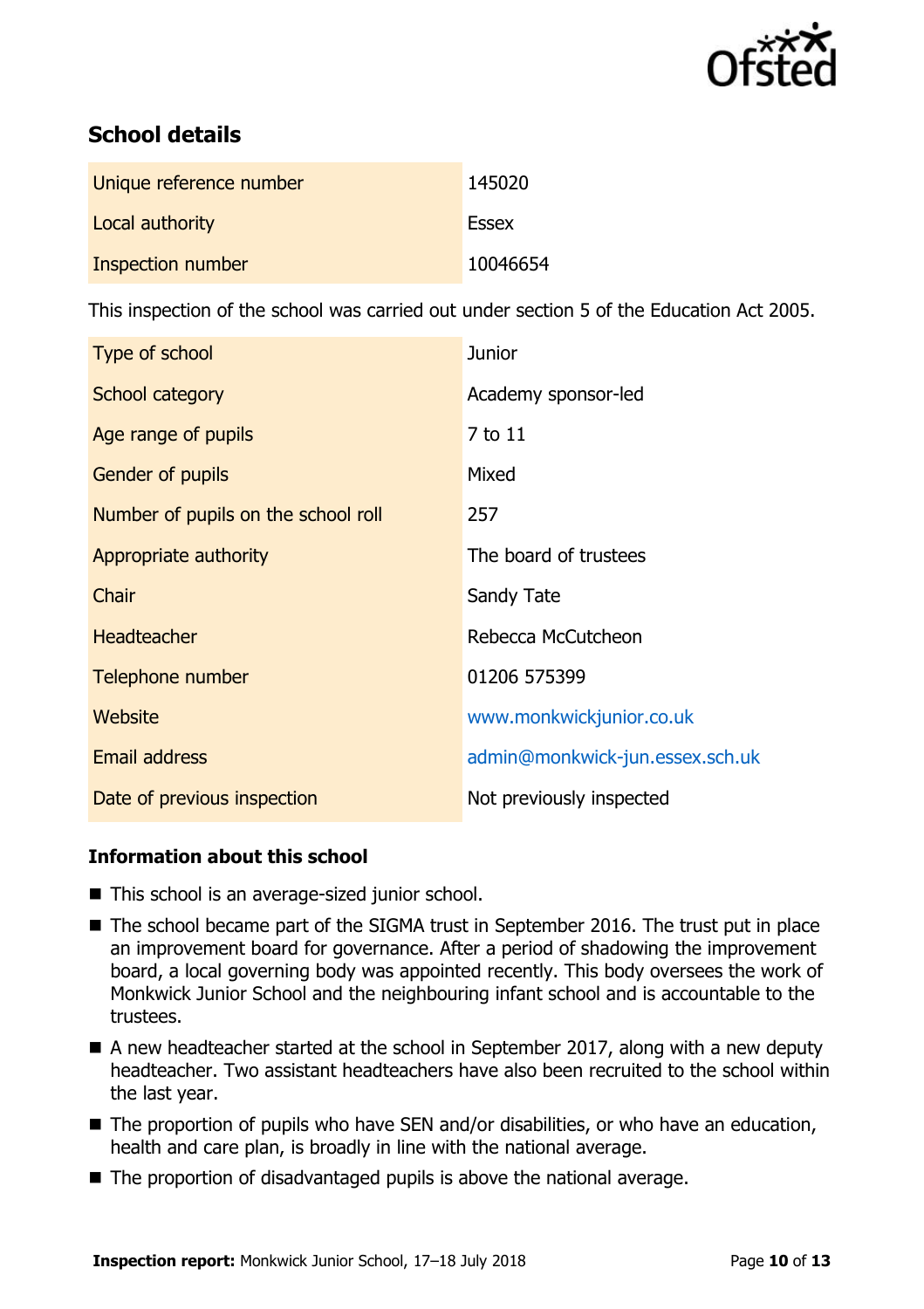

- Most of the pupils are of White British heritage. Some current pupils are learning English as an additional language.
- The school met the government's current floor standards in 2017, which set the minimum expectations for pupils' attainment and progress in English and mathematics.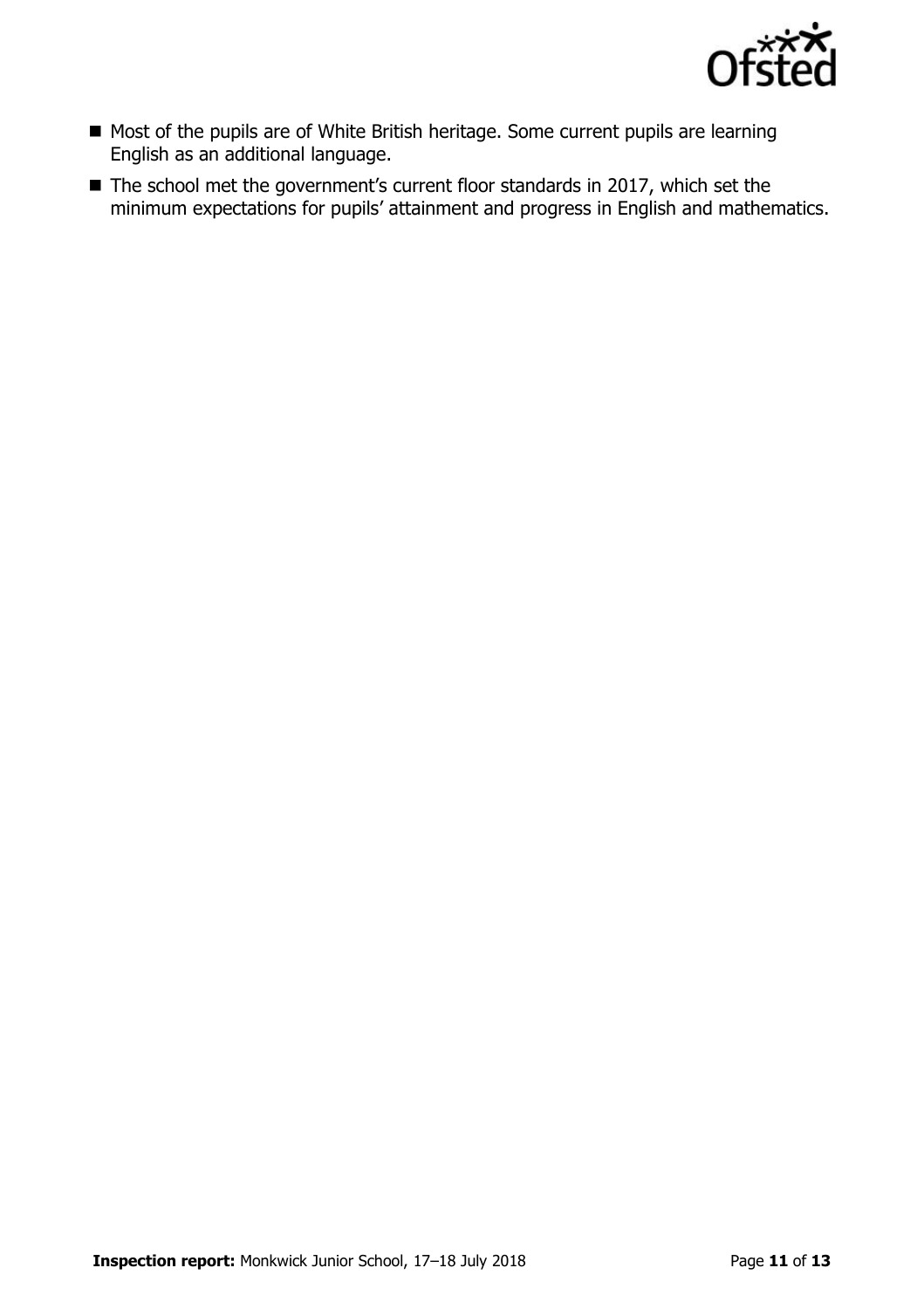

# **Information about this inspection**

- Inspectors observed teaching and learning in all classes, often with a member of the leadership team, spoke to pupils about their learning, and looked at work in pupils' books.
- $\blacksquare$  Meetings were held with the headteacher, the deputy headteacher, the leaders of SEN, English and mathematics, the chief executive officer, the primary school improvement lead for the trust, and governors.
- The lead inspector talked to a group of pupils to ascertain their views of the school. At the request of the headteacher, two members of staff had a meeting with the lead inspector to express their views of the school.
- An inspector listened to pupils read. A range of work in pupils' books was scrutinised with the leaders of English and mathematics, and inspectors viewed work on display around the school.
- Inspectors spoke to parents in the school playground at the start of the school day and scrutinised the school's own parent survey.
- A wide range of documentation was considered during the inspection, including that relating to safeguarding, child protection and attendance, the school development plans and the assessment information on the progress of current pupils in the school.
- Inspectors took account of the views of 23 parents who responded to Ofsted's online questionnaire, parents' free-text responses and correspondence from parents. The responses of 22 pupils and 20 members of staff were also considered by the lead inspector.

### **Inspection team**

| Ruth Brock, lead inspector | Her Majesty's Inspector |
|----------------------------|-------------------------|
| <b>Gay Whent</b>           | Ofsted Inspector        |
| Stefanie Lipinski-Barltrop | Her Majesty's Inspector |